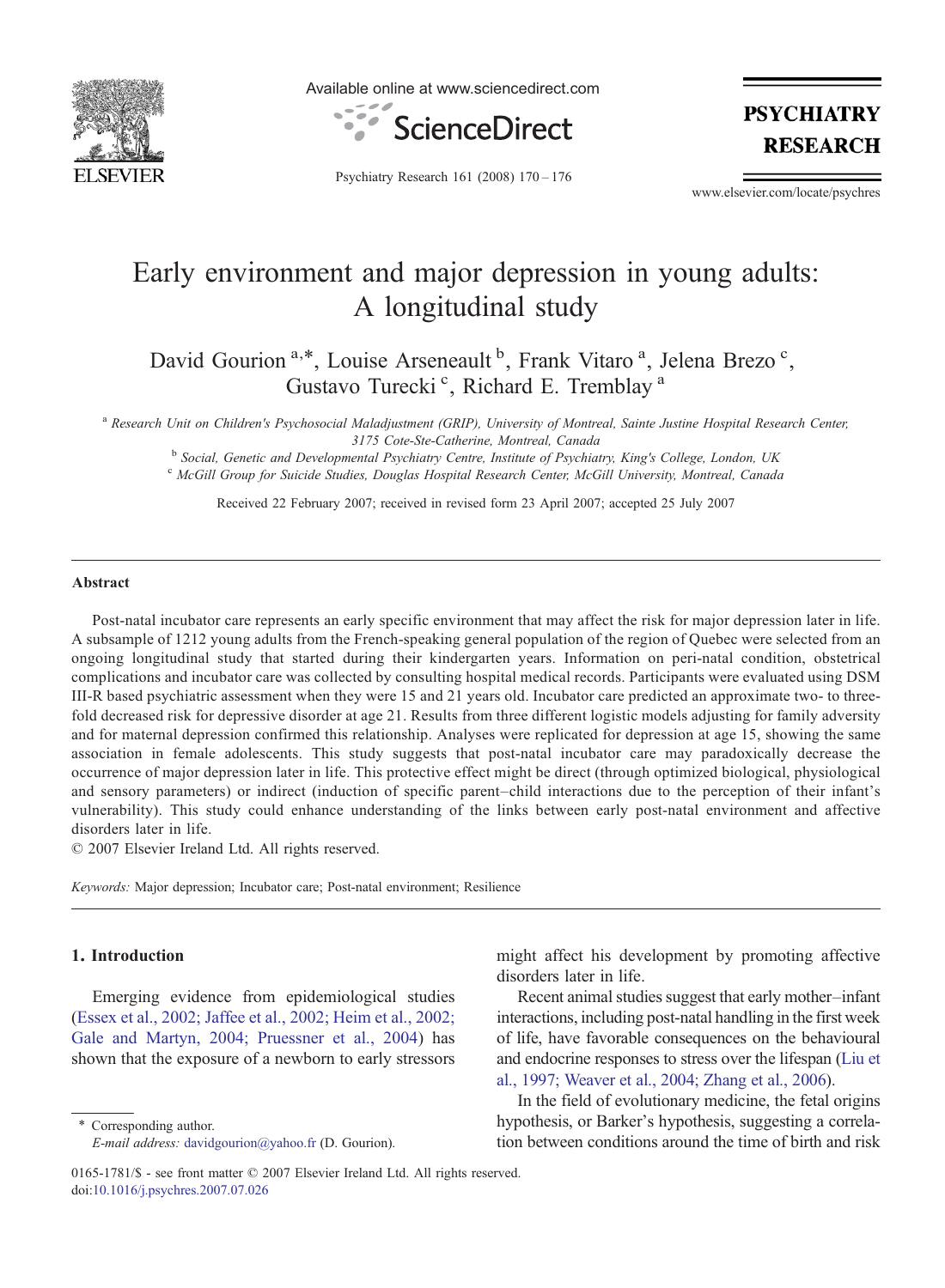<span id="page-1-0"></span>of chronic disease later in life [\(Ellison, 2005](#page-5-0)), has attracted considerable attention.

Development is essentially a process of adaptation to adversity that may result both in vulnerability or resilience to the emergence of illness later in life [\(Zhang et al., 2006\)](#page-6-0). Trials in the 1950s showed that optimizing the post-natal environment improves survival for low birthweight and pre-term infants. Neo-natal incubator care is now one of the most common postnatal interventions in developed countries (about one third of all births). This is a potential model of early maternal separation which can increase stress vulnerability and later depression-like behaviour.

In the present study, using data from a large, longitudinal population-based sample of 21-year-old participants and their mothers, we tested whether being treated in an incubator during the neo-natal period could be associated with an increased incidence of depression at ages 15 and 21.

A range of obstetrical and peri-natal parameters were carefully selected because they were associated with incubator care and were entered in several regression models as adjustment variables. In addition, subsequent adjustments on family adversity and maternal depression were performed ([Kramer et al., 2000\)](#page-5-0), as well as between incubator care and levels of maternal depression ([Feldman et al., 2002](#page-5-0)).

#### 2. Methods

#### 2.1. Participants and data collection

Participants  $(n=1212)$  were part of an ongoing longitudinal study ([Cote et al., 2002](#page-5-0)) that started in1986, when, at 6 years of age, they attended one of the Frenchspeaking public schools in 1986–1987 ([Brezo et al., 2006;](#page-5-0) [Cote et al., 2002; Tremblay and Schaal, 1996\)](#page-5-0).

The sample  $(n=1903)$  comprised 957 boys and 946 girls randomly selected from schools representative of urban and rural Quebec. To reduce cultural heterogeneity, only children whose parents were born in Canada and whose mother tongue was French were included in this cohort. The majority of children (89%) were Whites. The remainder reported being of Native Indian, Asian, Black, and White Hispanic origin. The attrition rate was 36.3%. Previous attrition tests of nonparticipating and participating members of the original cohort suggested no differences in childhood behaviours at ages 6 and 12 years or psychiatric diagnoses at age 15 [\(Brezo et al., 2006\)](#page-5-0). Nevertheless, the non-participants had significantly higher early socio-economic adversity (including poorer childhood living arrangements and

lower parental socio-economic status, age, or education). The proportion of infants having being treated with incubator care was not significantly different in participants who completed the study and in those who did not (16.5% vs. 17.8%, Pearson's  $r=0.49$ ,  $P=0.4$ ).

The study was approved by the research ethics boards of the University of Montreal. Written informed consent was obtained from all subjects.

### 2.2. Measures

#### 2.2.1. Peri-natal condition and obstetrical complications

Information on obstetrical complications was collected by consulting hospital medical records. Obstetrical and peri-natal parameters included birthweight, gestational age, irregular position, umbilical cord prolapse, twin birth, and physical anomalies. Peri-natal and post-natal medical interventions were also studied and included use of forceps, cesarean section and incubator care. Table 1 shows that the most frequent conditions associated with incubator care were Csection, pre-maturity and low birthweight.

#### 2.2.2. Diagnoses of major depressive disorder

Psychiatric diagnoses of major depressive disorders at age 15 were based on the Diagnostic Interview

#### Table 1

Comparing sex, age, race, family adversity, peri-natal condition and obstetrical complications in participants according to their antecedents of incubator care

| Incubator care                       | Yes, $n=201$ ;<br>$16.5\%$ | No. $n=1011$ ;<br>83.5% | $Chi^2/t$            |
|--------------------------------------|----------------------------|-------------------------|----------------------|
|                                      |                            |                         |                      |
| <b>Sex</b>                           | 94M/107F                   | 468M/623F               | 1.03                 |
| Age                                  | $20.82 + 0.8$              | $20.80 + 0.8$           | 0.04                 |
| Race Caucasian                       | 176 (88%)                  | 933 (92%)               | 4.07                 |
| Family adversity                     | $0.30 \pm 0.18$            | $0.27 \pm 0.19$         | $-1.96^{\circ}$      |
| Obstetrical parameters               |                            |                         |                      |
| Gestational age                      | $34 \pm 5.1$               | $36 \pm 3.6$            | $39.8^{b}$           |
| Birthweight                          | $2893 \pm 728$             | $3354 \pm 478$          | $125.2^{\mathrm{b}}$ |
| C-section $n=220$                    | 98 (48%)                   | 117 (11.5%)             | $176^{\rm b}$        |
| Pre-maturity $n=265$                 | $77(38.3\%)$               | 188 (18.5%)             | $46.2^{\mathrm{b}}$  |
| Birthweight <2500g<br>$n = 98$       | 63 (31%)                   | 35 $(3.4\%)$            | 188 <sup>b</sup>     |
| Irregular position<br>$n = 111$      | 34 (16.9%)                 | 74 (7.3%)               | $24.6^{b}$           |
| Forceps $n=226$                      | 29 (14.4%)                 | 190 (18.7%)             | 0.73                 |
| Umbilical cord prolapse<br>$n = 104$ | $20(9.9\%)$                | 83 (8.2%)               | 1.49                 |
| Twin birth $n=23$                    | 12(6%)                     | $11(1.08\%)$            | $24^{b}$             |
| Physical anomalies<br>$n = 30$       | 12(6%)                     | 18 (1.7%)               | $14.1^{b}$           |

 $^{\rm a}$  P < 0.05.

 $b$   $P<0.01$ .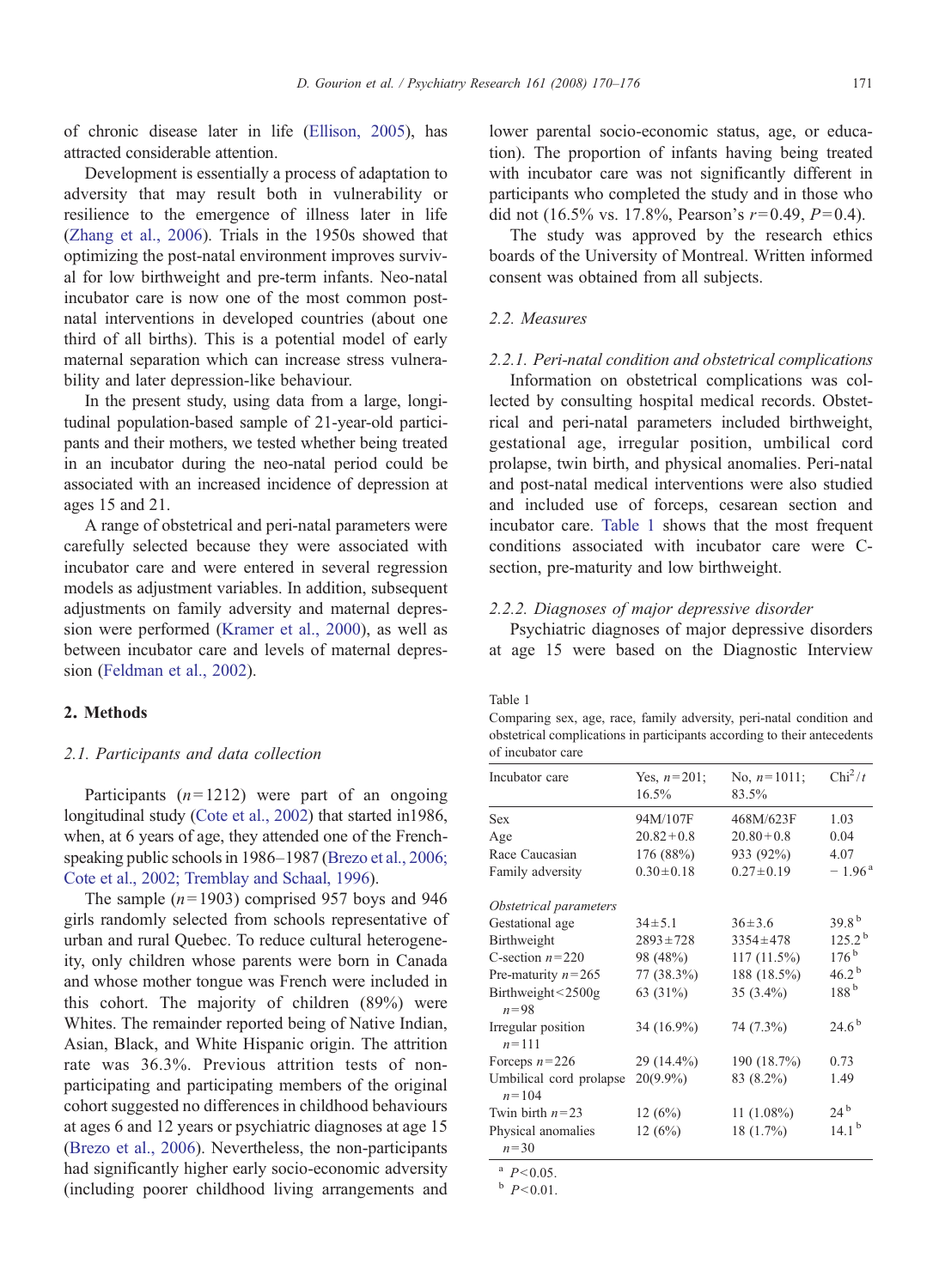Schedule for Children (DISC 2; [Shaffer et al., 1996\)](#page-5-0) and at age 21 on the 2005 version of the Diagnostic Interview Schedule (DIS) http://epi.wustl.edu/dis/dishome. htm), using DSM-III-R criteria. Mothers were also assessed for DSM major depression with the DIS when their children were 15 years old. Each interviewer received one day's training followed by a practice session and an additional half-day of training. Interviewers were blind to the antecedents of neo-natal incubator care.

# 2.2.3. Family adversity

Seven socioeconomic indices were used to create an index of family adversity [\(Tremblay et al., 1991\)](#page-5-0). This was a composite index of family adversity ranging from 0 to 4, including the following: (1) the parents' ages when the first child was born, (2) the parents' levels of education, (3) the family socioeconomic status, and (4) the family living arrangement (e.g., living with biological parents). Families at or below the 30th percentile in one of these areas (or non-intact families) were coded as having one adversity point. Higher scores indicated lower age of the parents at the birth of the first child, lower education, lower income, or separated parents. Kindergarten family adversity was used because most of the variables in this index are either very stable in time (e.g., parents' education) or invariable in time (e.g., parents' ages at the birth of the first child). Information on these indices was collected during a telephone interview with the mother at the end of the child's kindergarten year. Occupational prestige represents a socioeconomic job index for Canadians, whereas family integrity indicated whether both biological parents were still living with the child. The accumulation of these different variables has been shown to increase the risk of emotional and behavioural disorders by creating stressful rearing conditions ([Rutter, 1985\)](#page-5-0). Because it was hypothesized that environmental conditions have their major impact early in life, only the age-6 measure of family adversity was used on the grounds that it represented the earliest index of the socioeconomic conditions in which the children grew up. The scores were standardized. This index does not take into account child maltreatment, which represents an important predictor of major depressive disorder.

## 2.3. Statistical analysis

We used univariate tests  $(Chi<sup>2</sup> and t-tests)$  to compare sex, age, race, family adversity, peri-natal condition and obstetrical complications in participants according to their antecedents of incubator care.

For major depression DSM diagnostic, we first focused on the age-21 data and not the age-15 data because the prevalence of the disorder at age 21 was most important and thus provided a better statistical model. Logistic regression analyses were performed to test the association between incubator care and major depression at age 21 (Model I), adjusted for sex, birthweight, and obstetrical complications. Then, we tested the same association by reestimating Model I after entering a measure indexing family adversity (Model II). Next, we tested the maternal transmission hypothesis by reestimating Model II after entering the diagnostic of mother's lifetime major depressive disorder (Model III). Finally, we repeated these analyses, using Model III to predict the diagnostic of major depression at age 15.

As several independent variables of the model were highly inter-correlated (i.e. incubator care and low birthweight), raising the problem of multicollinearity, we performed a set of supplemental analyses, introducing a single binary variable for obstetrical problems. This variable was coded 0 for "no obstetrical variable" and 1 for "any obstetrical problem". Multicollinearity between the independent variables was evaluated by the variance inflation factor (VIF) and the condition index (CI), applying SPSS procedures.

## 3. Results

# 3.1. Is there an association between incubator care and major depression at age 21, controlling for family adversity and maternal depression?

Based on the DIS, 112 subjects (8.6%) fulfilled criteria for lifetime major depression at age 21, according to DSM-IV criteria. Within the entire sample,  $15.5\%$  ( $n=201$ ) had antecedents of incubator care [\(Table 1\)](#page-1-0); in this subgroup, 11 suffered from major depression (5.4%), whereas in subjects without antecedents of incubator care  $(n=1091)$ , 101 were diagnosed with major depression (9.25%).

Logistic regression was used to examine the relationship between incubator care and major depressive disorder (adjusted odds ratio =  $0.34$  [0,14-0.83];  $P = 0.018$ ), adjusting for peri-natal condition and obstetrical problems (birthweight, gestational age, C-section, umbilical cord prolapse, forceps and irregular position).

In order to test the hypothesis that early environmental factors have a direct effect on major depressive disorder later in life, the model was further adjusted for family adversity and for maternal depression ([Table 2\)](#page-3-0).

In the three models, incubator care during the early post-natal period appeared as a significant factor decreasing the risk of major depression in young adults,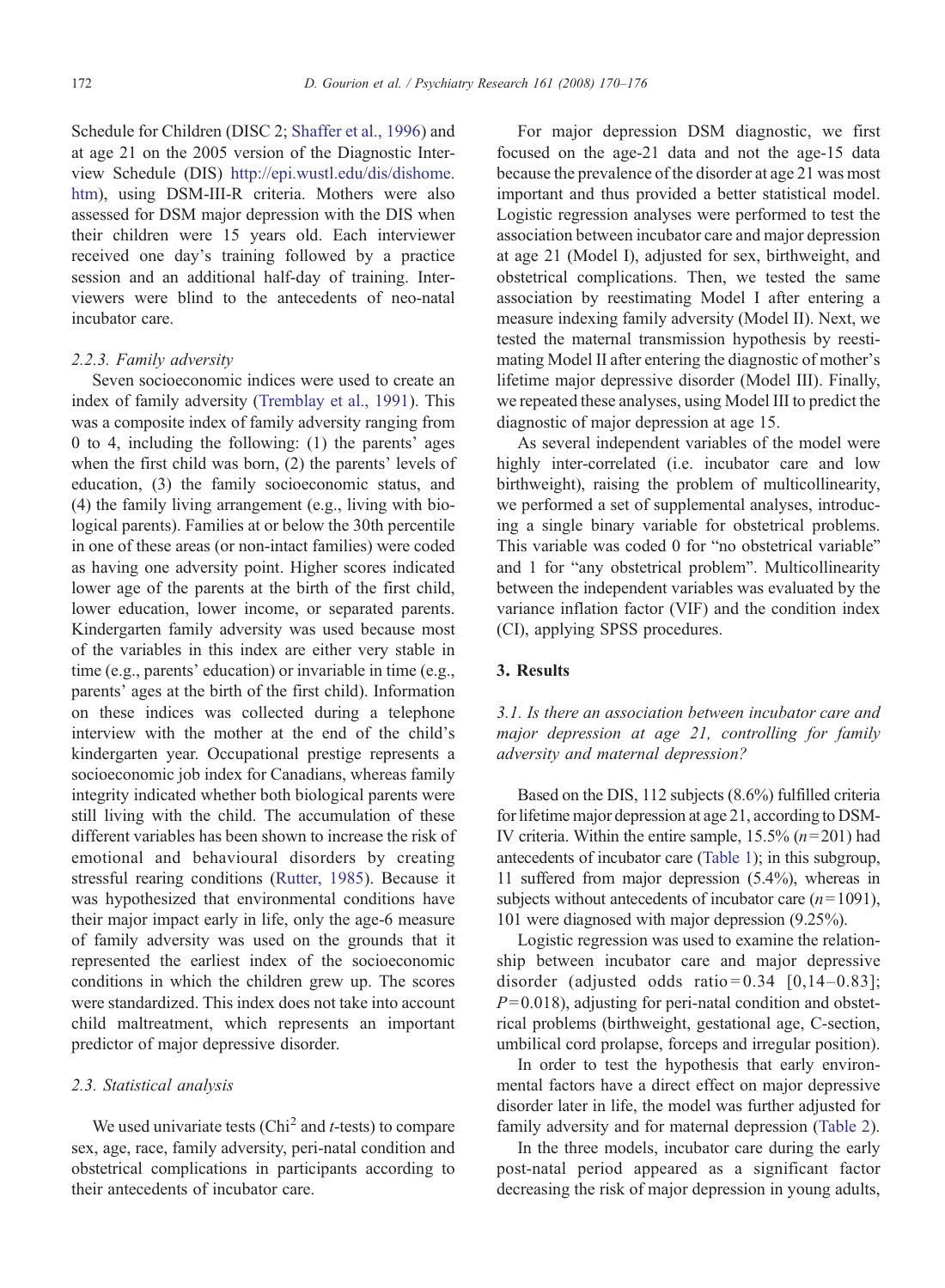<span id="page-3-0"></span>Table 2

Association between major depression at age 21 and antecedents of incubator care (adjusted odds ratio and range), controlling for sex, perinatal condition and obstetrical complications (Model I); plus family adversity (Model II); plus maternal diagnostic of lifetime major depressive disorder (Model III)

| Model I:<br><b>Baseline</b> | Model II:<br>Family adversity | Model III: Maternal<br>depressive disorder                                                                                                                                                |
|-----------------------------|-------------------------------|-------------------------------------------------------------------------------------------------------------------------------------------------------------------------------------------|
|                             |                               | 0.3 $[0.1-0.9]$ <sup>b</sup>                                                                                                                                                              |
|                             |                               | $1.7$ [0.4-7.7]                                                                                                                                                                           |
|                             | $1.0$ [1.0-1.0]               | $1.4$ [0.6-3.5]                                                                                                                                                                           |
| $0.9$ [0.6-1.7]             | $1.1$ [0.6-1.7]               | $1.2$ [0.6-2.6]                                                                                                                                                                           |
| 1.6 $[0.3-7]$               | $1.7$ [0.3-8]                 | $1.4$ [0.2-7.2]                                                                                                                                                                           |
|                             | $1.3$ [0.6-2.7]               | $1.2$ [0.7-2.0]                                                                                                                                                                           |
|                             |                               | 0.4 $[0.3-0.7]$ <sup>b</sup>                                                                                                                                                              |
|                             | 3.7 $[1.0-13.2]$ <sup>b</sup> | $0.9$ [0.4-1.7]                                                                                                                                                                           |
|                             |                               | 3.0 $[1.7-5.1]$ <sup>b</sup>                                                                                                                                                              |
|                             |                               | $0.3$ [0.1-0.7] <sup>a</sup> 0.3 [0.1-0.7] <sup>a</sup><br>$1.3$ [0.6-2.6] 1.3 [0.7-2.5]<br>$1.0$ [1.0-1.0]<br>1.3 $[0.6-2.8]$<br>$0.4$ [0.2–0.6] <sup>b</sup> 0.4 [0.2–0.7] <sup>b</sup> |

 $\overset{a}{\phantom{1}}p<0.05.$ <br>  $\overset{b}{\phantom{1}}p<0.01.$ 

even after adjustment on various dependent variables. The effect of sex was significant and the risk for major depressive disorder was increased in female participants. High family adversity scores significantly increased the risk for major depressive disorder (Model II). But in Model III, with the addition of maternal depression, which was associated with the risk for major depressive disorder, the effect of family adversity was no longer significant.

There was no significant interaction between sex and the antecedents of incubator care on the risk of major depression (adjusted odds ratio  $[AOR] = 1.4$ ,  $P= 0.7$ ) nor on the number of symptoms of depression  $(P= 0.3)$ .

# 3.2. Is there an association between incubator care and major depression at age 15, controlling for family adversity and maternal depression?

Using the last regression model (Model III), we tried to replicate this result with an earlier measure of depression (at age 15, the participants were evaluated with the DISC-2.25) and results were marginal but in the same direction as findings with age-21 depression diagnosis (AOR =  $0.4$ ;  $P = 0.07$ ).

We conducted the same analysis separately in the male and female groups. Incubator care antecedents significantly decreased the risk of major depression at age 15 in female participants  $(AOR=0.3; [0.1-0.9];$   $P= 0.03$ ) but not in male participants (AOR = 0.6 [0.1–  $3.2$ ;  $P = 0.5$ ).

3.3. Is there still an association between incubator care and major depression at age 21, when using a simplified model avoiding multicollinearity between dependent variables?

To confirm the validity of these results in a model not biased by multicollinearity between independent variables, another regression model predicting major depression at age 21 was tested, by entering only two binary independent variables: "incubator care" and "any obstetrical problem". Incubator care was still a significant predictor of major depression in this model  $(P= 0.049)$ . By contrast, the other independent variable "any obstetrical problem" was not significant  $(P= 0.74)$ .

The VIF (1.081) and CI (values of 2.29 and 12.35 for dimensions 2 and 3, respectively) were small compared with the values considered as a real concern for collinearity.

## 4. Discussion

This study explored for the first time the longitudinal relationships between post-natal incubator care and major depression at ages 15 and 21. Surprisingly, we found that incubator care significantly decreased the risk of major depression, even after multiple adjustments of potential confounders. The average AOR ranged between 0.32 and 0.33 in three different regression models. Using an earlier measure of major depression at age 15, we confirmed this result, but only in female participants (with a similar  $AOR = 0.3$ ), probably because major depression is less common boys, especially during middle adolescence.

To explain how post-natal incubator care intervention may reduce the risk of depression, we speculate that it could act through both direct and indirect pathways:

- 1) Incubator care allows adjustment of several key ambient parameters, improving thermal regulation and brain oxygenation and reducing heat loss and environmental noise, factors that may have an important impact on neurodevelopmental outcomes.
- 2) Having a baby placed in an incubator may have modified mother–child interactions; the maternal perception of the infant's vulnerability may have led to specific long-term parenting styles or attitudes. Indeed, babies placed in an incubator just after birth may experience differential mother–child interactions due to the fact that the maternal perception of her baby's vulnerability may modify her parenting style ([Eiser et al., 2005](#page-5-0)).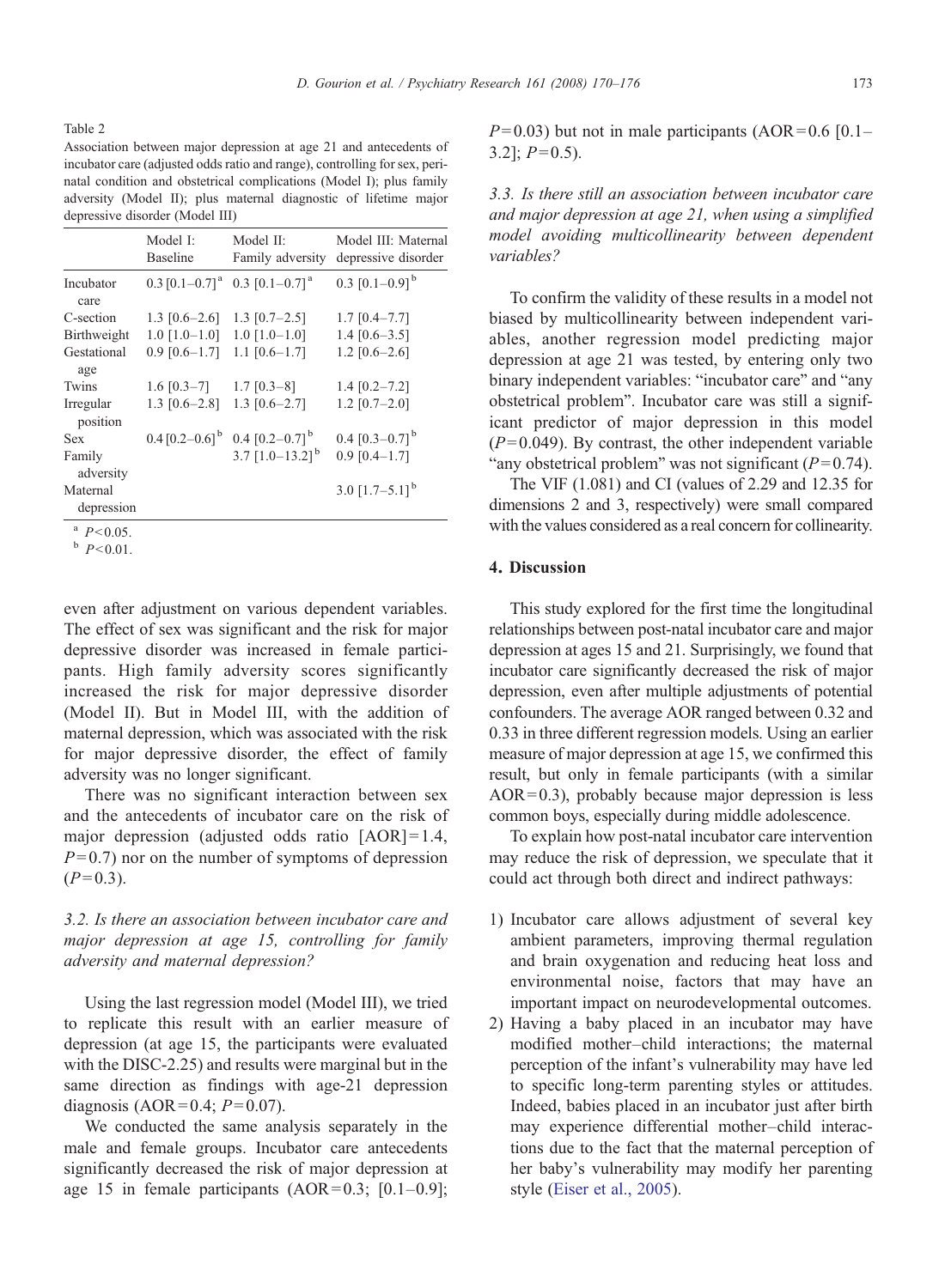Although any number of factors could account for variations of stress resilience, early life experiences and relationships, and particularly those with parents, may contribute to the development of appropriate styles of coping, which, in turn, influence affective responses in the face of stressors encountered later in life ([Matheson et al., 2005\)](#page-5-0).

On the other hand, recent research has documented that incubator traditional care intervention in premature infants, compared with skin-to-skin care, results in higher stress response in both mother and child [\(Morelius et al., 2005](#page-5-0)). Such studies show that incubator care impairs the infant's motor and cognitive development during the first months of life [\(Feldman et al., 2002\)](#page-5-0) and affects parent–child interactions ([Feldman et al., 2002; Tessier et al.,](#page-5-0) [1998](#page-5-0)). Environmental adversity is known to affect the quality of parent–offspring interactions [\(Cham](#page-5-0)[pagne et al., 2003; Smith et al., 2004](#page-5-0)) and it has been previously shown that the families of pre-term infants who are placed in an incubator immediately after birth experience the stress of physical separation ([Klaus et al., 1972\)](#page-5-0).

3) Finally, our results might be understood in a more comprehensive framework, in the light of recent findings from epigenetic studies: development is essentially a process of adaptation to adversity that may lead to increased vulnerability or resilience toward the emergence of multiple forms of illnesses ([Zhang et al., 2006](#page-6-0)). For instance, early maternal care effects on gene expression and phenotypic variation in response to stress in rats appear to be associated with alteration in DNA methylation of relevant promoter sites ([Weaver et al., 2004\)](#page-6-0). Interestingly, the maternal care effect seems to occur only during the first week of life in rodents, which corresponds in terms of developmental stage to the prenatal period in humans. In examinations of the relation between maternal care and the development of behavioural and endocrine response to stress in rats, plasma ACTH and corticosterone responses to acute stress were decreased in adult offspring of high licking– grooming and arched-back nursing mothers [\(Cham](#page-5-0)[pagne et al., 2003](#page-5-0)). These findings, as well as findings from clinical studies [\(Muris et al., 2001;](#page-5-0) [Radziszewska et al., 1996](#page-5-0)), suggest that early care may have a protective effect on stress-related disorders. Because of evidence that the effect of early environment on the development of neural systems that underlie the expression of behavioural and endocrine response to stress may be mediated by parental rearing ([Liu et al., 1997; Meaney, 2001;](#page-5-0)

[Weaver et al., 2004; Zhang et al., 2006](#page-5-0)), pleasure in mother–child interactions should be investigated as a potential mediator between incubator neo-natal care and major depression later in life.

There are limitations to this study. The main limitation was the sample attrition between the childhood and adult assessments. The attrition analyses suggested that attrition was higher among the children most at risk. The replication of the results using attrition weights indicates that the findings are not explained by attrition.

The association between post-natal incubator care and major depression could be mediated by other potential confounding variables that we failed to control for, including maternal pre- and post-natal stress ([O'Connor](#page-5-0) [et al., 2002; Van den Bergh et al., 2005](#page-5-0)), medications corticosteroid treatment for pre-term children may have induced dysfunctions in the hypothalamic-pituitaryadrenal axis ([Swaab et al., 2005\)](#page-5-0) — and early nutrition [\(Horwood et al., 2001; Slykerman et al., 2005\)](#page-5-0) — breast feeding is far less frequent for babies with neo-natal incubator care intervention. But all these variables are known to potentially increase the risk of cognitive and emotional disorders later in life, not to reduce the risk of major depression. Thus they might have decreased the strength of the association between incubator care antecedents and the risk of major depression.

Another limitation is the fact that we had no data on the association of incubator care with blue-light phototherapy, usually used for treating neo-natal jaundice. Indeed, it has been previously shown that phototherapy increases the cerebral blood flow velocity ([Benders et al., 1998](#page-5-0)) and nitric monoxide (NO) production in newborns [\(Ergen](#page-5-0)[ekon et al., 2002](#page-5-0)) which might result in brain changes in terms of monoaminergic system development ([McLeod et](#page-5-0) [al., 2001](#page-5-0)). Future research should directly test these potential mediators.

To conclude, the present study represents, to date, the first evidence that incubator care may decrease the risk of major depression later in life, controlling for a range of confounding variables, in a representative cohort from childhood to adulthood. However, the replicability of the present results among other population samples strongly deserves to be investigated. It is essential to emphasize that instead of considering incubator care as the main cause, we favour the interpretation that it acts as a trigger for a complex process, which may involve a chain of biological and/or emotional events. Understanding the causal processes will have important implications for designing interventions aimed at preventing major depression.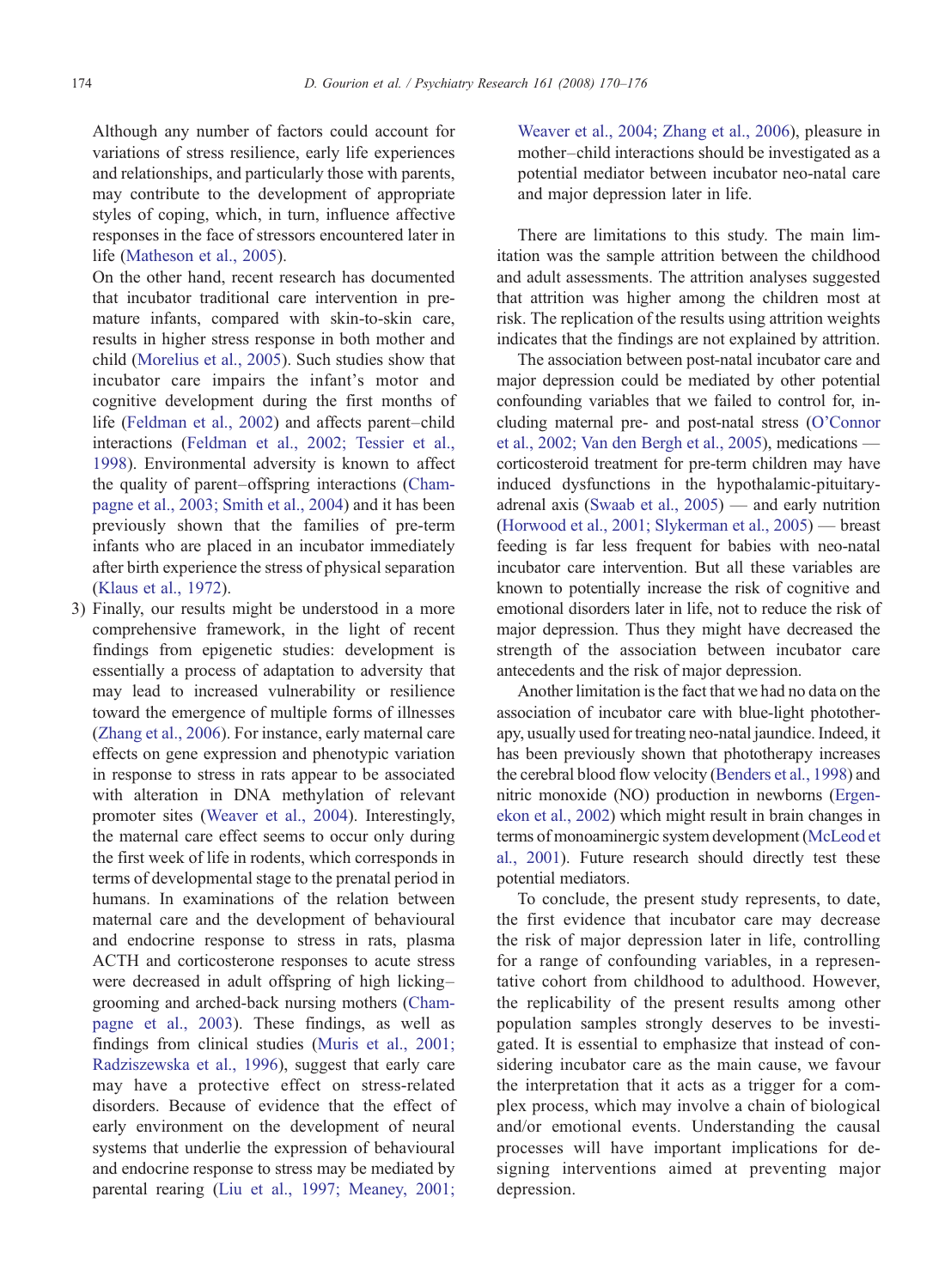#### <span id="page-5-0"></span>References

- Benders, M.J., van Bel, F., van de Bor, M., 1998. The effect of phototherapy on cerebral blood flow velocity in preterm infants. Acta Paediatrica 87, 786–791.
- Brezo, J., Paris, J., Tremblay, R., Vitaro, F., Zoccolillo, M., Hebert, M., Turecki, G., 2006. Personality traits as correlates of suicide attempts and suicidal ideation in young adults. Psychological Medicine 36, 191–202.
- Champagne, F.A., Francis, D.D., Mar, A., Meaney, M.J., 2003. Variations in maternal care in the rat as a mediating influence for the effects of environment on development. Physiological Behaviour 79, 359–371.
- Cote, S., Tremblay, R.E., Nagin, D.S., Zoccolillo, M., Vitaro, F., 2002. Childhood behavioral profiles leading to adolescent conduct disorder: risk trajectories for boys and girls. Journal of the American Academy of Child and Adolescent Psychiatry 41, 1086–1094.
- Eiser, C., Eiser, J.R., Mayhew, A.G., Gibson, A.T., 2005. Parenting the premature infant: balancing vulnerability and quality of life. Journal of Child Psychology and Psychiatry 46, 1169–1177.
- Ellison, P.T., 2005. Evolutionary perspectives on the fetal origins hypothesis. Am. J. Hum. Biol. 17 (1), 113–118.
- Ergenekon, E., Gucuyener, K., Dursun, H., Erbas, D., Ozturk, G., Koc, E., Atalay, Y., 2002. Nitric oxide production in newborns under phototherapy. Nitric Oxide 6, 69–72.
- Essex, M.J., Klein, M.H., Cho, E., Kalin, N.H., 2002. Maternal stress beginning in infancy may sensitize children to later stress exposure: effects on cortisol and behavior. Biological Psychiatry 52, 776–784.
- Feldman, R., Eidelman, A.I., Sirota, L., Weller, A., 2002. Comparison of skin-to-skin (kangaroo) and traditional care: parenting outcomes and preterm infant development. Pediatrics 110, 16–26.
- Gale, C.R., Martyn, C.N., 2004. Birth weight and later risk of depression in a national birth cohort. British Journal of Psychiatry 184, 28–33.
- Heim, C., Newport, D.J., Wagner, D., Wilcox, M.M., Miller, A.H., Nemeroff, C.B., 2002. The role of early adverse experience and adulthood stress in the prediction of neuroendocrine stress reactivity in women: a multiple regression analysis. Depression and Anxiety 15, 117–125.
- Horwood, L.J., Darlow, B.A., Mogridge, N., 2001. Breast milk feeding and cognitive ability at 7–8 years. Archives of Diseases of Child Fetal Neonatology. Ed, 84, F23–7.
- Jaffee, S.R., Moffitt, T.E., Caspi, A., Fombonne, E., Poulton, R., Martin, J., 2002. Differences in early childhood risk factors for juvenile-onset and adult-onset depression. Archives of General Psychiatry 59, 215–222.
- Klaus, M.H., Jerauld, R., Kreger, N.C., McAlpine, W., Steffa, M., Kennel, J.H., 1972. Maternal attachment. Importance of the first post-partum days. New England Journal of Medicine 286, 460–463.
- Kramer, M.S., Seguin, L., Lydon, J., Goulet, L., 2000. Socio-economic disparities in pregnancy outcome: why do the poor fare so poorly? Paediatric and Perinatal Epidemiology 14, 194–210.
- Liu, D., Diorio, J., Tannenbaum, B., Caldji, C., Francis, D., Freedman, A., Sharma, S., Pearson, D., Plotsky, P.M., Meaney, M.J., 1997. Maternal care, hippocampal glucocorticoid receptors, and hypothalamic– pituitary–adrenal responses to stress. Science 277, 1659–1662.
- Matheson, K., Kelly, O., Cole, B., Tannenbaum, B., Dodd, C., Anisman, H., 2005. Parental bonding and depressive affect: the

mediating role of coping resources. British Journal of Social Psychology 44, 371–395.

- McLeod, T.M., Lopez-Figueroa, A.L., Lopez-Figueroa, M.O., 2001. Nitric oxide, stress, and depression. Psychopharmacology Bulletin 35, 24–41.
- Meaney, M.J., 2001. Maternal care, gene expression, and the transmission of individual differences in stress reactivity across generations. Annual Review of Neuroscience 24, 1161–1192.
- Morelius, E., Theodorsson, E., Nelson, N., 2005. Salivary cortisol and mood and pain profiles during skin-to-skin care for an unselected group of mothers and infants in neonatal intensive care. Pediatrics 116, 1105–1113.
- Muris, P., Schmidt, H., Lambrichs, R., Meesters, C., 2001. Protective and vulnerability factors of depression in normal adolescents. Behaviour Research and Therapy 39, 555–565.
- O'Connor, T.G., Heron, J., Golding, J., Beveridge, M., Glover, V., 2002. Maternal antenatal anxiety and children's behavioural/ emotional problems at 4 years. Report from the Avon Longitudinal Study of Parents and Children. British Journal of Psychiatry 180, 502–508.
- Pruessner, J.C., Champagne, F., Meaney, M.J., Dagher, A., 2004. Dopamine release in response to a psychological stress in humans and its relationship to early life maternal care: a positron emission tomography study using [11C]raclopride. Journal of Neuroscience 24, 2825–2831.
- Radziszewska, B., Richardson, J.L., Dent, C.W., Flay, B.R., 1996. Parenting style and adolescent depressive symptoms, smoking, and academic achievement: ethnic, gender, and SES differences. Journal of Behavioral Medicine 19, 289–305.
- Rutter, M., 1985. Resilience in the face of adversity. Protective factors and resistance to psychiatric disorder. British Journal of Psychiatry 147, 598–611.
- Shaffer, D., Fisher, P., Dulcan, M.K., Davies, M., Piacentini, J., Schwab-Stone, M.E., Lahey, B.B., Bourdon, K., Jensen, P.S., Bird, H.R., Canino, G., Regier, D.A., 1996. The NIMH Diagnostic Interview Schedule for Children Version 2.3 (DISC-2.3): description, acceptability, prevalence rates, and performance in the MECA Study. Methods for the Epidemiology of Child and Adolescent Mental Disorders Study. Journal of the American Academy of Child and Adolescent Psychiatry 35, 865–877.
- Slykerman, R.F., Thompson, J.M., Becroft, D.M., Robinson, E., Pryor, J.E., Clark, P.M., Wild, C.J., Mitchell, E.A., 2005. Breastfeeding and intelligence of preschool children. Acta Paediatrica 94, 832–837.
- Smith, J.W., Seckl, J.R., Evans, A.T., Costall, B., Smythe, J.W., 2004. Gestational stress induces post-partum depression-like behaviour and alters maternal care in rats. Psychoneuroendocrinology 29, 227–244.
- Swaab, D.F., Bao, A.M., Lucassen, P.J., 2005. The stress system in the human brain in depression and neurodegeneration. Ageing Research Review 4, 141–194.
- Tessier, R., Cristo, M., Velez, S., Giron, M., de Calume, Z.F., Ruiz-Palaez, J.G., Charpak, Y., Charpak, N., 1998. Kangaroo mother care and the bonding hypothesis. Pediatrics 102, e17.
- Tremblay, R.E., Schaal, B., 1996. Physically aggressive boys from age 6 to 12 years. Their biopsychosocial status at puberty. Annals of the New York Academy of Science 794, 192–207.
- Tremblay, R.E., Loeber, R., Gagnon, C., Charlebois, P., Larivee, S., LeBlanc, M., 1991. Disruptive boys with stable and unstable high fighting behavior patterns during junior elementary school. Journal of Abnormal Child Psychology 19, 285–300.
- Van den Bergh, B.R., Mulder, E.J., Mennes, M., Glover, V., 2005. Antenatal maternal anxiety and stress and the neurobehavioural